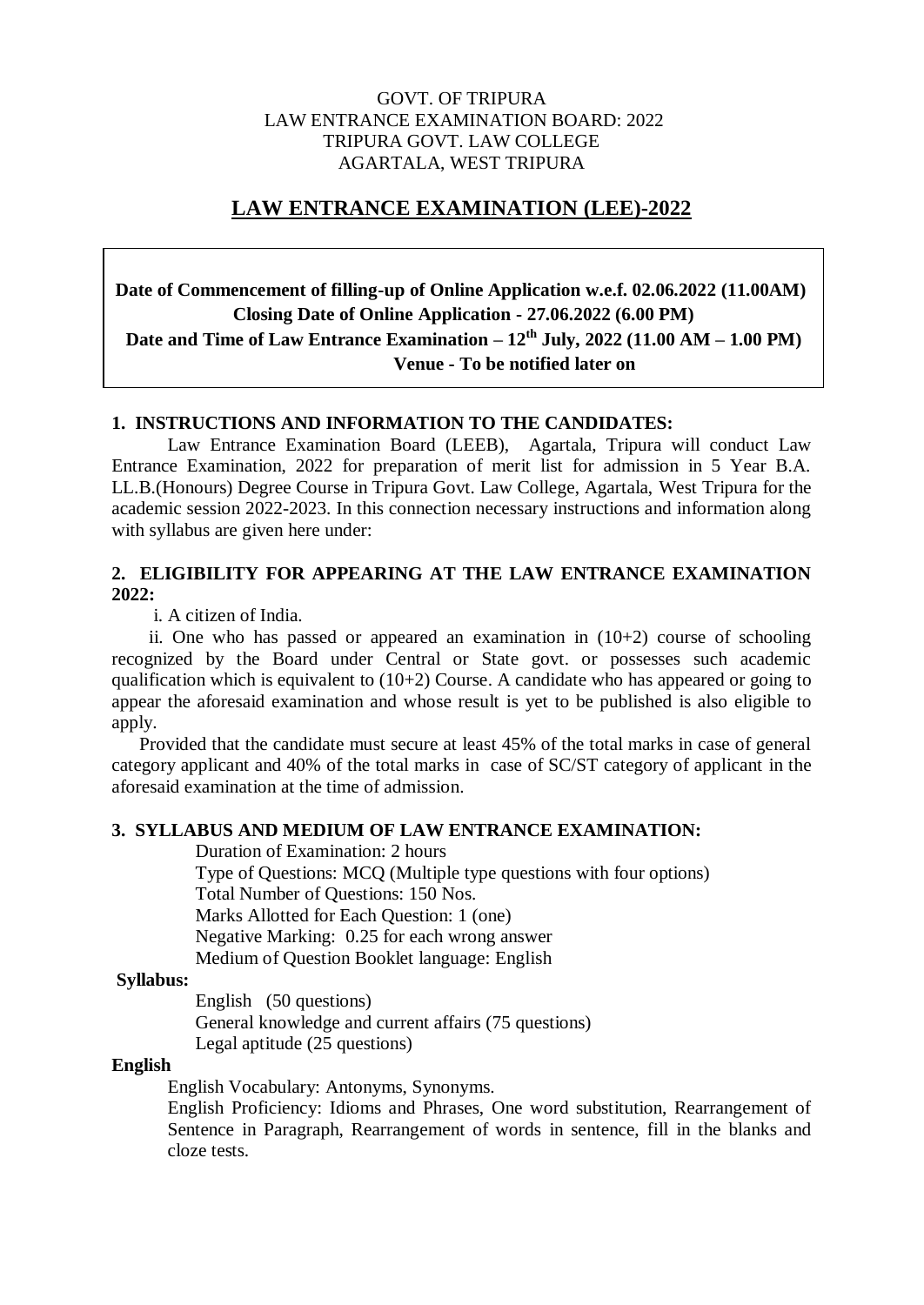English Usage Errors: Common Errors, Spotting errors, inappropriate usage of words and spelling mistakes (English usage) and use of correct word.

English Comprehension: Paragraph will be given. Questions will be asked from that paragraph, Understand the Para and answer the questions accordingly.

### **General Knowledge and Current Affairs:**

History: Modern history of India and Indian national movement

Indian Polity and Governance: General information regarding Indian polity and governance, Constitution of India, Panchayat Raj etc.

Indian Geography: Physical and Economic geography of India

Indian Economics: Five year plans, general economic terms, economic development in India, Poverty

General Knowledge: Static general knowledge including general knowledge of Tripura

Current Affairs: Knowledge of major events that have occurred in India and worldwide over the past few years in the area of economics, science, technology, sports, persons, places etc.

### **Legal aptitude:**

This section will judge your interest towards study of law, research aptitude and problem solving ability.

These questions will be related to legal propositions and set of facts satisfying the propositions.

Such propositions may or may not be true, you have to assume them and answer the questions accordingly.

Some major topics are International Law, Criminal Law, Indian Constitution, Legal Terms, Legal Maxims, Family Law, Contracts and Torts.

#### **4. SEATS:**

There are 60(sixty) seats in Tripura Govt. Law College, Agartala. Reservation of seats for SC/ST etc candidates will be as per State Govt.'s existing approved norms. All seats shall be filled up from the merit list prepared by Law Entrance Examination Board, 2022 through counseling.

## **5. ENROLLMENT, FEES AND SUBMISSION OF APPLICATION:**

The candidates need to fill-up the Online Application (Google Form) available in the website of the Directorate of Higher Education, Govt. of Tripura, West Tripura, Agartala [\(www.highereducation.tripura.gov.in\)](http://www.highereducation.tripura.gov.in/) and upload the necessary documents and self passport sized photograph *w.e.f.* 02.06.2022 to 27.06.2022. The requisite examination fee, which is non refundable amounting to Rs.300/- (Rupees three hundred) only for general candidates and Rs.250/-(Rupees two hundred fifty) only for SC/ST candidates to be deposited by the candidates in the following Bank Account and upload the payment details while filling up of the online application form for admission. *Payment by Cheque, Demand Draft & Indian Postal Order shall not be accepted.*

> **Account Name- TRIPURA GOVT LAW COLLEGE Name of Bank- TRIPURA GRAMIN BANK Account Number- 8003012649034 IFSC Code – PUNB0RRBTGB MICR CODE- 799802515 Branch Name- Dhaleswar Branch**